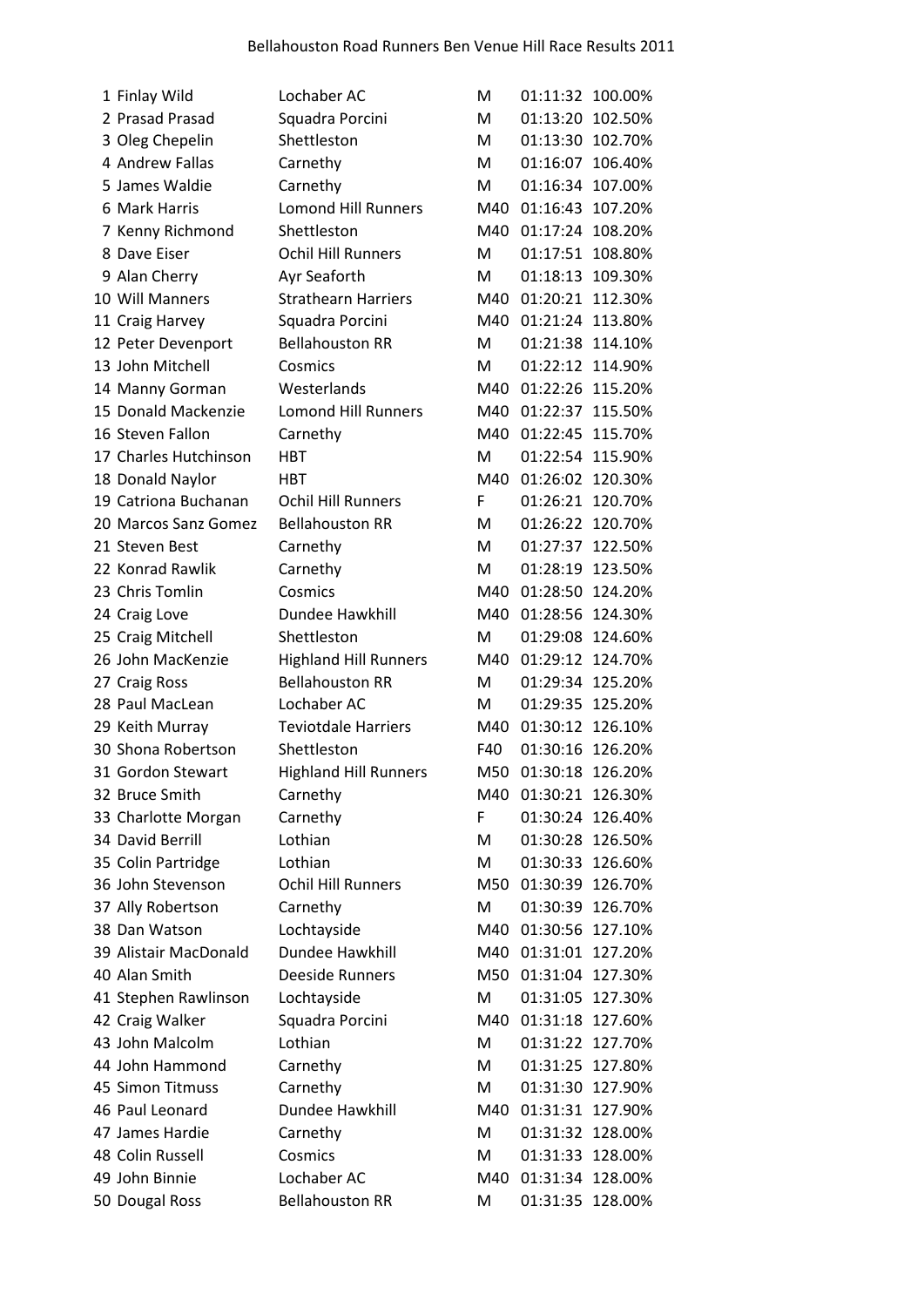| 51 Bruce Carse        | <b>Bellahouston RR</b>         | м   | 01:31:39         | 128.10% |
|-----------------------|--------------------------------|-----|------------------|---------|
| 52 Owen Bass          | <b>Deeside Runners</b>         | M40 | 01:31:50         | 128.40% |
| 53 Andrew Gilmore     | Carnethy                       | M   | 01:31:58         | 128.60% |
| 54 Andy Spenceley     | Carnethy                       | M50 | 01:32:10         | 128.80% |
| 55 Graham Nash        | Carnethy                       | M40 | 01:32:23 129.10% |         |
| 56 Bruce Malcolm      | Corstorphine                   | M40 | 01:32:29         | 129.30% |
| 57 Tom Owens          | Shettleston                    | M   | 01:32:34         | 129.40% |
| 58 Russell Anderson   | <b>Moorfoot Runners</b>        | M50 | 01:33:07         | 130.20% |
| 59 Norry McNeill      | <b>Ochil Hill Runners</b>      | M   | 01:33:15         | 130.40% |
| 60 Steven King        | <b>Carnegie Harriers</b>       | M40 | 01:33:18 130.40% |         |
| 61 Craig Grieve       | <b>Teviotdale Harriers</b>     | M40 | 01:33:23         | 130.50% |
| 62 Andrea Priestley   | <b>Ochil Hill Runners</b>      | F40 | 01:33:35         | 130.80% |
| 63 Steve Matthews     | Dundee Hawkhill                | M   | 01:33:41         | 131.00% |
| 64 Fraser Purves      | Central AC                     | M40 | 01:33:58         | 131.40% |
| 65 Peter Simpson      | <b>Carnegie Harriers</b>       | M50 | 01:34:01 131.40% |         |
| 66 Richard Coombs     | Central AC                     | M40 | 01:34:37         | 132.30% |
| 67 Des Crowe          | Dundee Hawkhill                | M50 | 01:34:41         | 132.40% |
| 68 Malcolm Shepherd   | Unattached                     | M40 | 01:34:43         | 132.40% |
| 69 Neah Evans         | Shettleston                    | F   | 01:34:45         | 132.50% |
| 70 Gregor Heron       | Carnethy                       | M40 | 01:34:47         | 132.50% |
| 71 Alastair Preiss    | <b>Ochil Hill Runners</b>      | M   | 01:34:57         | 132.70% |
| 72 Gordon Cameron     | Carnethy                       | M50 | 01:35:03         | 132.90% |
| 73 Stuart Mathieson   | <b>Bellahouston RR</b>         | M   | 01:35:05         | 132.90% |
| 74 David Hirst        | Deeside Runners                | M40 | 01:35:09         | 133.00% |
| 75 Gill Irvine        | <b>Highland Hill Runners</b>   | F50 | 01:35:13         | 133.10% |
| 76 Hugh Buchanan      | Central AC                     | M50 | 01:35:33         | 133.60% |
| 77 Stephen Cowper     | <b>Milburn Harriers</b>        | M40 | 01:35:45         | 133.90% |
| 78 Ben Stansfield     | <b>Forth Valley Orienteers</b> | M40 | 01:36:06         | 134.30% |
| 79 Andrew Gallagher   | <b>Strathearn Harriers</b>     | M50 | 01:36:13         | 134.50% |
| 80 Douglas Milligan   | Solway                         | M60 | 01:36:13         | 134.50% |
| 81 Bob Sheridan       | Cosmics                        | M40 | 01:36:13         | 134.50% |
| 82 Mark McLeod        | Carnethy                       | м   | 01:37:03         | 135.70% |
| 83 Hazel Dean         | Central AC                     | F40 | 01:37:17         | 136.00% |
| 84 Veronique Oldham   | Cosmics                        | F40 | 01:37:28         | 136.30% |
| 85 Lindsay Cunningham | <b>Milburn Harriers</b>        | M   | 01:37:44         | 136.60% |
| 86 Neil Gilmore       | Carnethy                       | M40 | 01:38:23 137.50% |         |
| 87 Emma O'Shea        | <b>Deeside Runners</b>         | F   | 01:38:34         | 137.80% |
| 88 Billy Fraser       | Northumberland FR              | M50 | 01:38:46         | 138.10% |
| 89 Dave Mitchell      | Dundee Hawkhill                | M40 | 01:38:48         | 138.10% |
| 90 David Scott        | <b>Ochil Hill Runners</b>      | M50 | 01:38:49         | 138.10% |
| 91 Ian Hawkins        | Fife AC                        | M40 | 01:38:57         | 138.30% |
| 92 Nick Rennie        | Unattached                     | M40 | 01:39:01         | 138.40% |
| 93 David Cowan        | Fife AC                        | M40 | 01:39:15         | 138.70% |
| 94 John Duffy         | Shettleston                    | M40 | 01:39:23         | 138.90% |
| 95 Pat Bartlett       | Interlopers                    | M40 | 01:39:29         | 139.10% |
| 96 Hilary Ritchie     | Fife AC                        | F40 | 01:39:39         | 139.30% |
| 97 Peter Henry        | Deeside Runners                | M   | 01:39:45         | 139.40% |
| 98 Phil Young         | Carnethy                       | M40 | 01:40:18         | 140.20% |
| 99 Paul Nash          | Carnethy                       | M   | 01:40:22         | 140.30% |
| 100 Duncan Riddell    | Westerlands                    | M40 | 01:40:29 140.50% |         |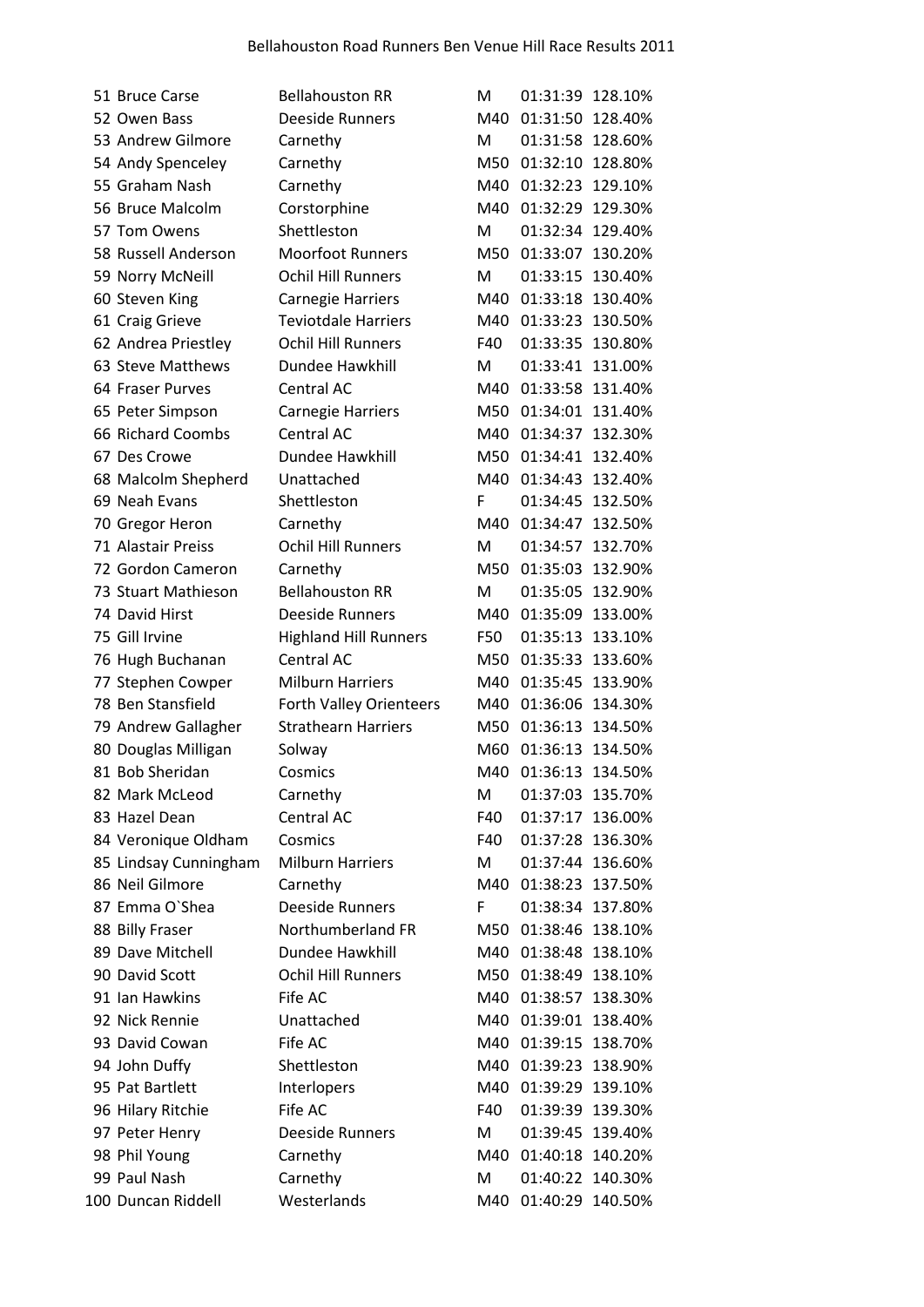| 101 Cameron Scott      | Carnethy                   | M40 | 01:40:50 141.00% |         |
|------------------------|----------------------------|-----|------------------|---------|
| 102 John Blair-Fish    | Carnethy                   | M60 | 01:40:52 141.00% |         |
| 103 Alison McGill      | Fife AC                    | F   | 01:41:04 141.30% |         |
| 104 Helen Bonsor       | Carnethy                   | F   | 01:41:09 141.40% |         |
| 105 Peter Buchanan     | <b>Ochil Hill Runners</b>  | M50 | 01:42:12 142.90% |         |
| 106 Bob Cherry         | Ayr Seaforth               | M   | 01:42:12 142.90% |         |
| 107 Simon Templeman    | <b>Ochil Hill Runners</b>  | M40 | 01:42:19 143.00% |         |
| 108 Helen Bridle       | Unattached                 | F   | 01:42:21 143.10% |         |
| 109 William Pikett     | Norham RC                  | M40 | 01:42:42 143.60% |         |
| 110 Rob Stankiewicz    | Norham RC                  | M50 | 01:42:53 143.80% |         |
| 111 Chris Henty        | Carnethy                   | M40 | 01:43:11 144.20% |         |
| 112 Douglas Flint      | <b>Strathearn Harriers</b> | M40 | 01:43:25         | 144.60% |
| 113 Angus Bowman       | <b>Lomond Hill Runners</b> | M50 | 01:43:27 144.60% |         |
| 114 Grahame Nicoll     | Tayside Orienteers         | M50 | 01:43:30         | 144.70% |
| 115 Trevor Shaw        | Lochtayside                | M40 | 01:43:34 144.80% |         |
| 116 Alayne Finlay      | <b>Ochil Hill Runners</b>  | F   | 01:43:40 144.90% |         |
| 117 Phil Forte         | Dundee Hawkhill            | M50 | 01:43:45 145.00% |         |
| 118 Jim Robinson       | <b>Bellahouston RR</b>     | M50 | 01:44:02 145.40% |         |
| 119 David Duncan       | <b>Ochil Hill Runners</b>  | M50 | 01:44:10         | 145.60% |
| 120 Gareth Bryan-Jones | <b>Ochil Hill Runners</b>  | M60 | 01:44:12 145.70% |         |
| 121 Joanne Anderson    | Carnethy                   | F40 | 01:44:28 146.00% |         |
| 122 Paddy Earle        | <b>Tinto Hill Runners</b>  | M50 | 01:44:39 146.30% |         |
| 123 Mike Galloway      | Dundee Hawkhill            | M40 | 01:45:04 146.90% |         |
| 124 Sean O'Sullivan    | Cosmics                    | м   | 01:45:14 147.10% |         |
| 125 Kevin Davie        | <b>Carnegie Harriers</b>   | м   | 01:45:17 147.20% |         |
| 126 Dave Turner        | Unattached                 | M40 | 01:46:00         | 148.20% |
| 127 Gordon Morrison    | <b>Strathearn Harriers</b> | M50 | 01:46:13 148.50% |         |
| 128 Brian Brennan      | Westerlands                | M50 | 01:46:27         | 148.80% |
| 129 Ian Poolman        | Unattached                 | M   | 01:46:36 149.00% |         |
| 130 Chris Brotherston  | <b>Bellahouston RR</b>     | M40 | 01:46:41 149.10% |         |
| 131 Fabienne Thompson  | Carnegie Harriers          | F40 | 01:46:56         | 149.50% |
| 132 Andrew Hannah      | Unattached                 | M40 | 01:47:08 149.80% |         |
| 133 Tom Bowie          | <b>Carnegie Harriers</b>   | M60 | 01:47:24 150.10% |         |
| 134 Rhian Evans        | <b>Strathearn Harriers</b> | F   | 01:48:06 151.10% |         |
| 135 Herbie McLean      | Lochtayside                | M60 | 01:48:11 151.20% |         |
| 136 Graham McLean      | Corstorphine               | M50 | 01:48:33         | 151.70% |
| 137 Phil Marsland      | <b>SLOW</b>                | M40 | 01:48:47 152.10% |         |
| 138 Neil Campbell      | Carnethy                   | M50 | 01:49:07         | 152.50% |
| 139 Roderick Pugh      | <b>Kilmarnock Harriers</b> | M50 | 01:49:27         | 153.00% |
| 140 Stephen Johnston   | <b>Milburn Harriers</b>    | M40 | 01:49:36         | 153.20% |
| 141 Jane Jackson       | Carnethy                   | F40 | 01:49:37         | 153.20% |
| 142 Graham Macnab      | Lochaber AC                | M40 | 01:50:10         | 154.00% |
| 143 Neill Mitchell     | Fife AC                    | M40 | 01:50:33         | 154.50% |
| 144 Paul O'Brien       | Corstorphine               | M50 | 01:50:40         | 154.70% |
| 145 Sarah Adam         | Westerlands                | F   | 01:50:47         | 154.90% |
| 146 Bill Gerrie        | <b>Troon Tortoises</b>     | M40 | 01:50:54 155.00% |         |
| 147 Julia Connor       | <b>Tinto Hill Runners</b>  | F   | 01:50:56 155.10% |         |
| 148 Andrew Sim         | Carnegie Harriers          | M40 | 01:51:02         | 155.20% |
| 149 Anita Hamilton     | Cosmics                    | F40 | 01:51:30         | 155.90% |
| 150 Sarah Sheridan     | Unattached                 | F40 | 01:52:10 156.80% |         |
|                        |                            |     |                  |         |